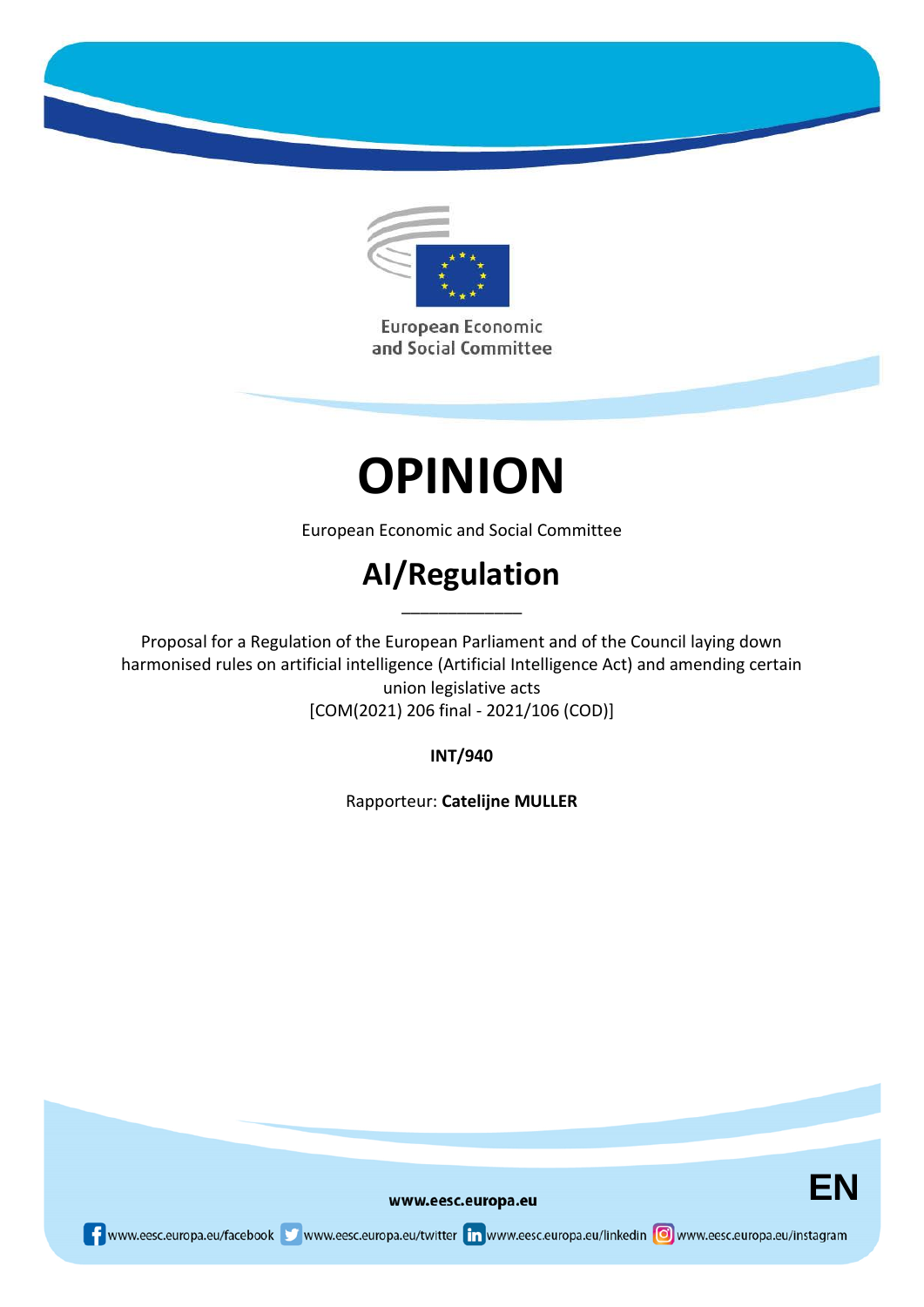| Referral                  | European Parliament, 07/06/2021                                    |
|---------------------------|--------------------------------------------------------------------|
|                           | Council, 15/06/2021                                                |
| Legal basis               | Article 114 of the Treaty on the Functioning of the European Union |
|                           |                                                                    |
| Section responsible       | Section for the Single Market, Production and Consumption          |
| Adopted in section        | 02/09/2021                                                         |
| Adopted at plenary        | 22/09/2021                                                         |
| Plenary session No        | 563                                                                |
| Outcome of vote           |                                                                    |
| (for/against/abstentions) | 225/03/06                                                          |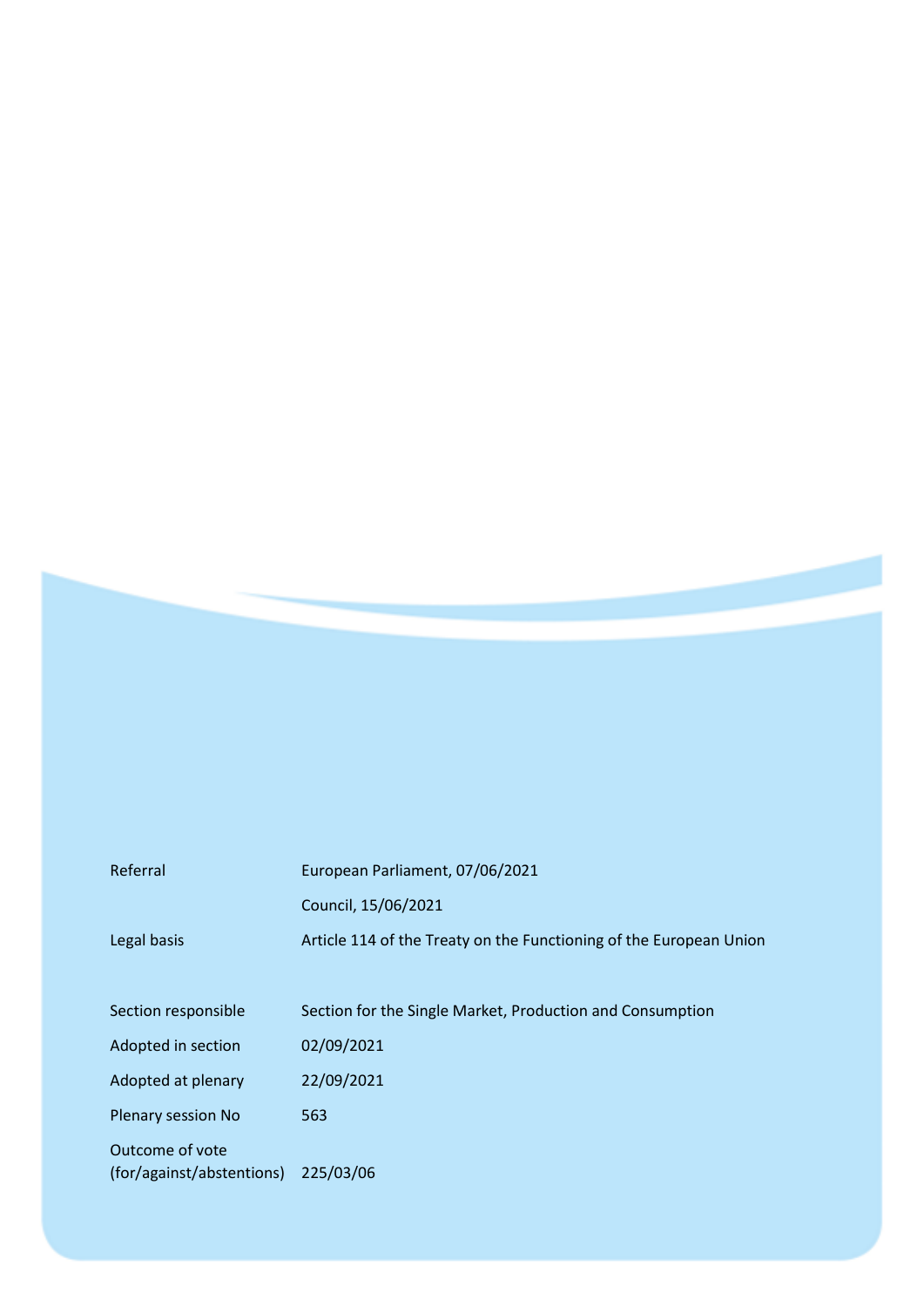#### 1. **Conclusions and recommendations**

- 1.1 The European Economic and Social Committee (EESC) welcomes the fact that the Commission proposal for the Artificial Intelligence Act (the AIA) not only addresses the risks associated with AI, but also raises the bar substantially as regards the quality, performance and trustworthiness of AI that the EU is willing to allow. The EESC is particularly pleased that the AIA puts health, safety and fundamental rights at its centre and is global in scope.
- 1.2 The EESC sees areas for improvement regarding the scope, definition and clarity of the prohibited AI practices, the implications of the categorisation choices made in relation to the "risk pyramid", the risk-mitigating effect of the requirements for high-risk AI, the enforceability of the AIA and the relation to existing regulation and other recent regulatory proposals.
- 1.3 The EESC stresses that AI has never operated in a lawless world. Because of its wide scope as well as its primacy as an EU Regulation, the AIA could create tension with existing national and EU laws and related regulatory proposals. The EESC recommends amending Recital (41) to duly reflect on and clarify the relations between the AIA and existing and upcoming legislation.
- 1.4 The EESC recommends clarifying the definition of AI by removing Annex I and slightly amending Article 3 and widening the scope of the AIA so as to include "legacy AI systems" and AI components of large scale IT systems in the area of freedom, security and justice as listed in Annex IX.
- 1.5 The EESC recommends clarifying the prohibitions regarding "subliminal techniques" and "exploitation of vulnerabilities" so as to reflect the prohibition of harmful manipulation, and also adding "harm to fundamental rights, democracy and the rule of law" as conditions for these prohibitions.
- 1.6 The EESC sees no place in the EU for the scoring of the trustworthiness of EU citizens based on their social behaviour or personality characteristics, irrespective of the actor performing the scoring. The EESC recommends broadening the scope of this ban so as to include social scoring by private organisations and semi-public authorities.
- 1.7 The EESC calls for a ban on use of AI for automated biometric recognition in publicly and privately accessible spaces, except for authentication purposes in specific circumstances, as well as for automated recognition of human behavioural signals in publicly and privately accessible spaces, except for very specific cases, such as some health purposes, where patient emotion recognition can be valuable.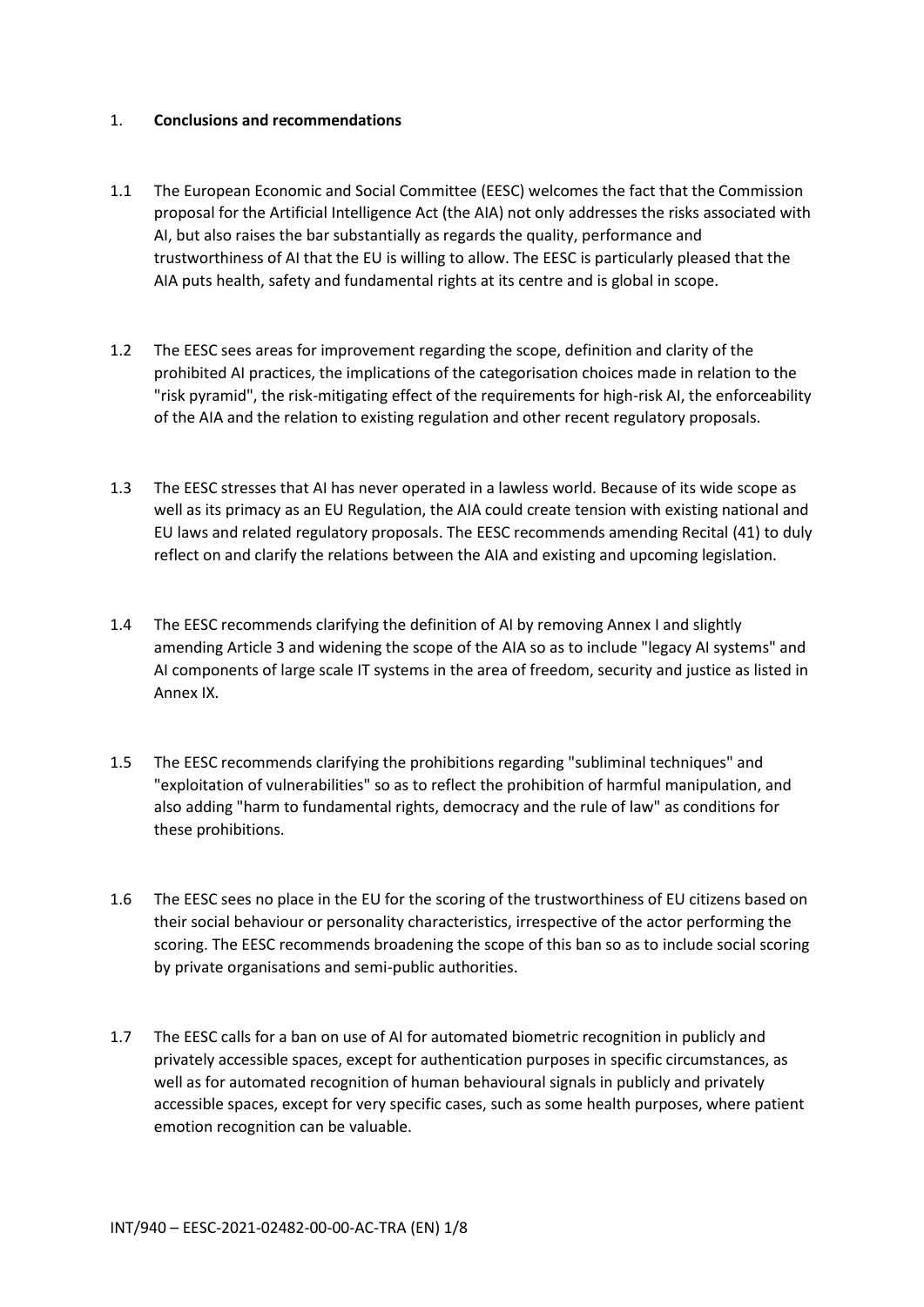- 1.8 The "list-based" approach for high-risk AI runs the risk of normalising and mainstreaming a number of AI systems and uses that are still heavily criticised. The EESC warns that compliance with the requirements set for medium- and high-risk AI does not necessarily mitigate the risks of harm to health, safety and fundamental rights for all high-risk AI. The EESC recommends that the AIA provide for this situation. At the very least, the requirements of (i) human agency, (ii) privacy, (iii) diversity, non-discrimination and fairness, (iv) explainability and (v) environmental and social wellbeing of the Ethics guidelines for trustworthy AI should be added.
- 1.9 In line with its long advocated "human-in-command" approach to AI, the EESC strongly recommends that the AIA provide for certain decisions to remain the prerogative of humans, particularly in domains where these decisions have a moral component and legal implications or a societal impact such as in the judiciary, law enforcement, social services, healthcare, housing, financial services, labour relations and education.
- 1.10 The EESC recommends making third party conformity assessments obligatory for all high-risk AI.
- 1.11 The EESC recommends including a complaints and redress mechanism for organisations and citizens that have suffered harm from any AI system, practice or use that falls within the scope of the AIA.

# 2. **Regulatory proposal on Artificial Intelligence – AI Act**

2.1 The EESC welcomes the fact that the Commission proposal for the Artificial Intelligence Act not only addresses the risks associated with AI, but also raises the bar substantially as regards the quality, performance and trustworthiness of AI that the EU is willing to allow.

#### 3. **Overarching comments – AIA**

#### *Objective and scope*

3.1 The EESC welcomes both the objective and the scope of the AIA. The EESC particularly welcomes the fact that the Commission puts health, safety and fundamental rights at the centre of the AIA. The EESC also welcomes the external effect of the AIA, ensuring that AI that is developed outside of the EU has to meet the same legal standards if deployed or having an impact within the EU.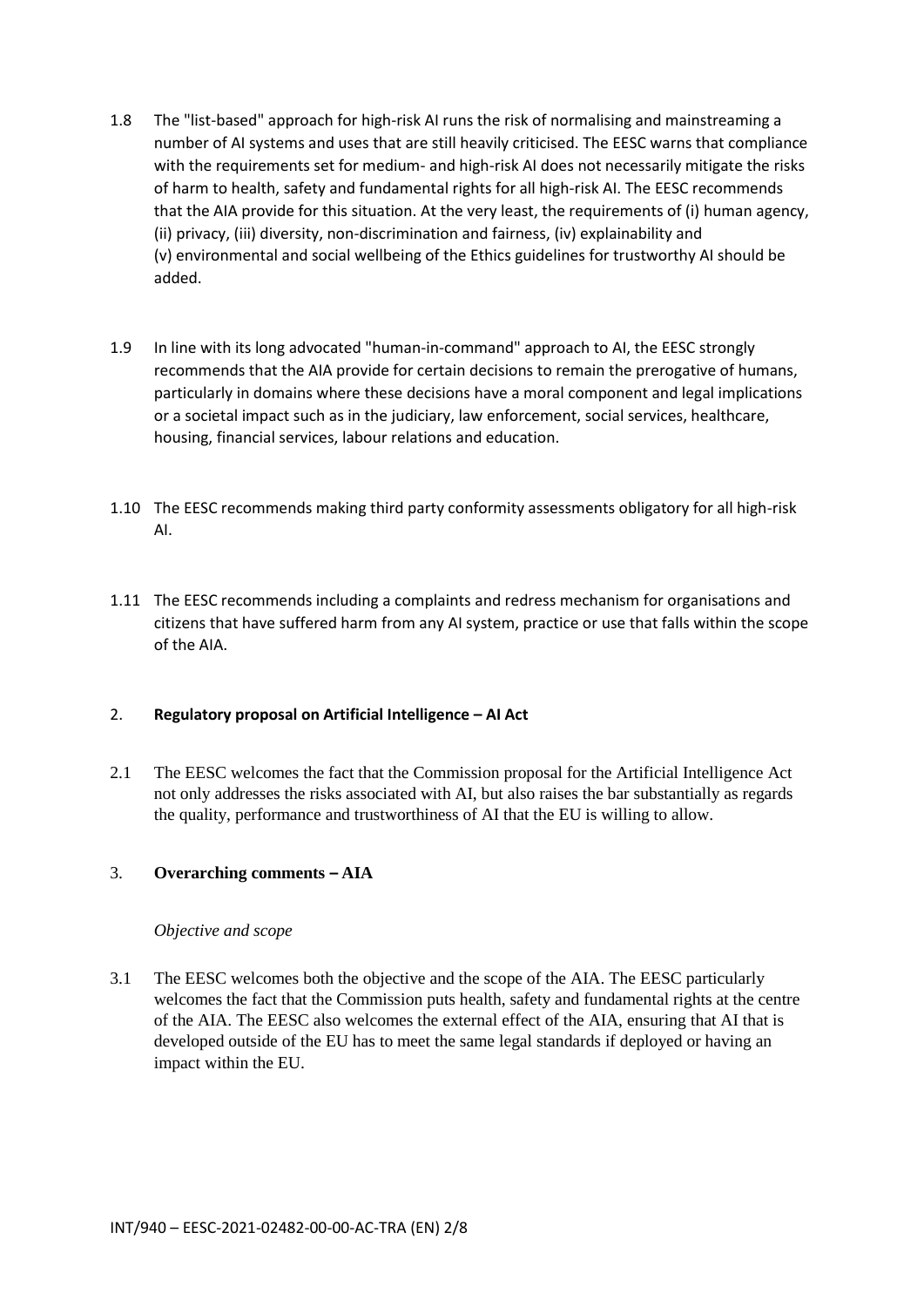#### *Definition of AI*

3.2 The definition of AI (Article 3(1) in conjunction with Annex I AIA) has given rise to a discussion among AI scientists to the effect that a number of the examples given in Annex I are not considered AI by AI scientists, and a number of important AI techniques are missing. The EESC sees no added value in Annex I and recommends removing it entirely from the AIA. The EESC also recommends amending the definition in Article 3 (I) as follows:

"'Artificial intelligence system' (AI system) means software that can, in an automated manner, for a given set of human-defined objectives, generate outputs such as content, predictions, recommendations or decisions, influencing the environment it interacts with."

#### *Health, safety and fundamental rights – the risk pyramid*

- 3.3 The escalating "risk pyramid" (from low/medium risk, to high risk, to unacceptable risk) used to categorise a number of general AI practices and domain-specific AI use cases acknowledges that not all AI poses risks and not all risks are equal or require the same mitigating measures.
- 3.4 The chosen approach presents us with two important questions. First, do the mitigating measures (for high-risk and low/medium-risk AI) really sufficiently mitigate the risks of harm to health, safety and fundamental rights? Second, are we ready to allow AI to largely replace human decision making, even in critical processes such as law enforcement and the judiciary?
- 3.5 As to the first question, the EESC warns that compliance with the requirements set for mediumand high-risk AI does not necessarily mitigate the risks of harm to health, safety and fundamental rights in all instances. This will be further elaborated on in Section 4.
- 3.6 As to the second question, what is missing from the AIA is the notion that the promise of AI lies in augmenting human decision making and human intelligence, rather than replacing it. The AIA works on the premise that, once the requirements for medium- and high-risk AI are met, AI can largely replace human decision making.
- 3.7 The EESC strongly recommends that the AIA provide for certain decisions to remain the prerogative of humans, particularly in domains where these decisions have a moral component and legal implications or a societal impact such as in the judiciary, law enforcement, social services, healthcare, housing, financial services, labour relations and education.
- 3.8 AI systems do not operate in a lawless world. A number of legally binding rules at European, national and international level already apply or are relevant to AI systems today. Legal sources include, but are not limited to: EU primary law (the Treaties of the European Union and its Charter of Fundamental Rights), EU secondary law (such as the General Data Protection Regulation, the Product Liability Directive, the Regulation on the Free Flow of Non-Personal Data, anti-discrimination Directives, consumer law and Safety and Health at Work Directives),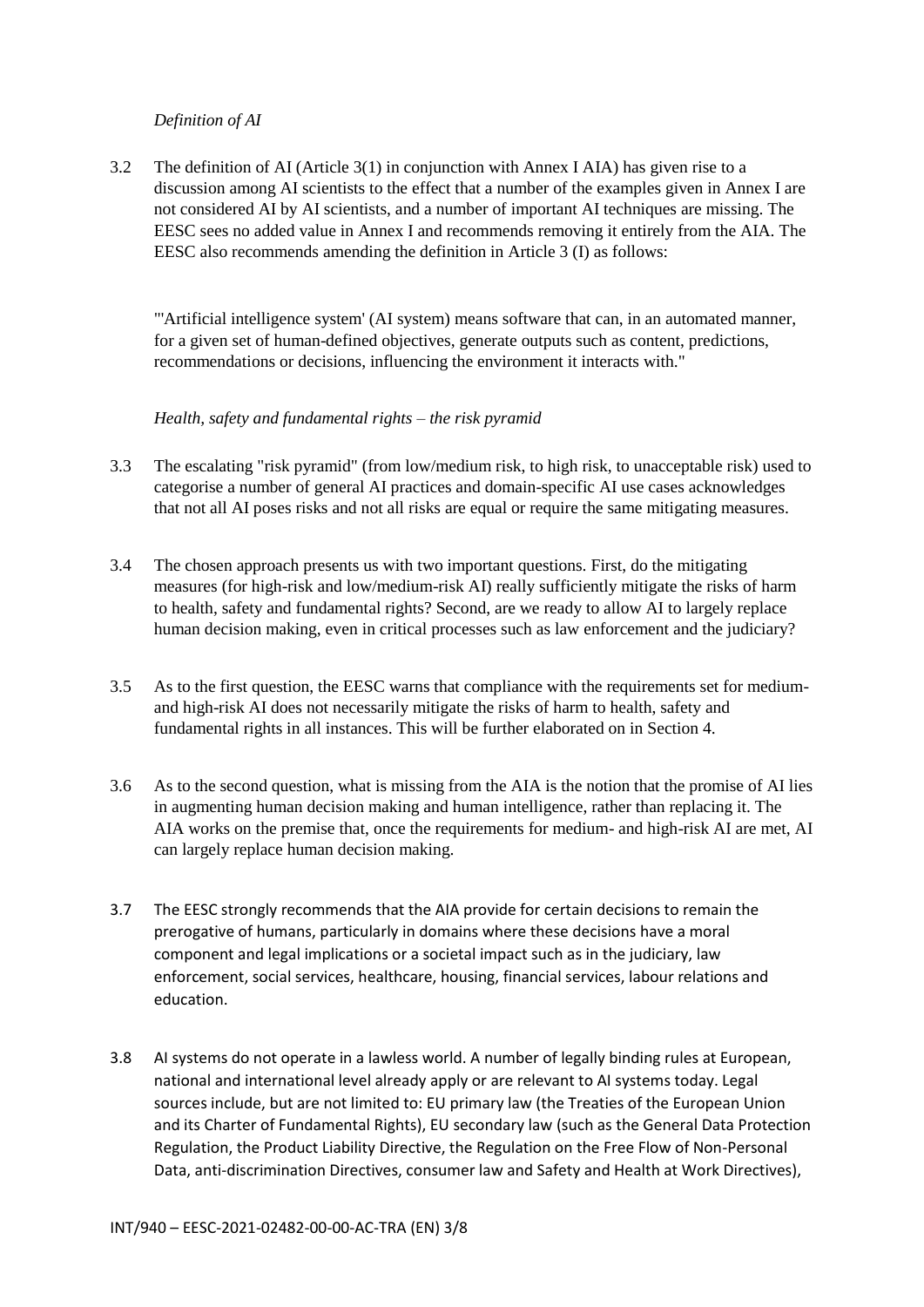the UN Human Rights treaties and the Council of Europe conventions (such as the European Convention on Human Rights), and numerous EU Member State laws. Besides horizontally applicable rules, various domain-specific rules exist that apply to particular AI applications (such as for instance the Medical Device Regulation in the healthcare sector). The EESC recommends amending Recital (41) to duly reflect this.

# 4. **Specific comments and recommendations – AIA**

#### *Prohibited AI practices*

- 4.1 The EESC agrees that the AI practices in Article 5 do indeed have no social benefit and should be prohibited. It finds some wordings unclear, however, which could make some prohibitions difficult to interpret and easy to circumvent.
- 4.2 Evidence exists that **subliminal techniques** can not only lead to physical or psychological harm (the current conditions for this particular prohibition to kick in), but can, given the environment they are deployed in, lead to other adverse personal, societal or democratic effects, such as altered voting behaviour. Moreover, it is often not the subliminal technique itself, but rather the decision who to target with a subliminal technique that is AI driven.
- 4.3 In order to capture what the AIA aims to prohibit in Article 5(1)(a), which is manipulating people into harmful behaviour, the EESC recommends amending the paragraph as follows: "(…) an AI system deployed, aimed at or used to materially distort a person's behaviour in a manner that causes or is likely to cause harm to that person's, another person's or group of persons' fundamental rights, including their physical or psychological health and safety, or to democracy and the rule of law".
- 4.4 The EESC recommends amending the prohibited practice of **exploitation of vulnerabilities** in Article  $5(1)(b)$  in the same manner, so as to include harm to fundamental rights, including physical or psychological harm.
- 4.5 The EESC welcomes the prohibition of **"social scoring"** in Article 5(1)(c). The EESC recommends that the prohibition of social scoring also apply to private organisations and semipublic authorities, rather than just to public authorities. There is no place in the EU for scoring the trustworthiness of EU citizens based on their social behaviour or personality characteristics, irrespective of the actor performing the scoring. If there were, the EU would open the door to multiple areas where social scoring would be allowed, such as at the workplace. The conditions under subparagraphs (i) and (ii) should be clarified so as to draw a clear line between what is considered ''social scoring'' and what can be considered an acceptable form of evaluation for a certain purpose, i.e. at the point where the information used for the evaluation should no longer be deemed relevant or reasonably related to the goal of the evaluation.
- 4.6 The AIA aims to ban **real-time remote biometric identification** (with facial recognition, for example) for law enforcement and categorise it as "high risk" when used for other purposes.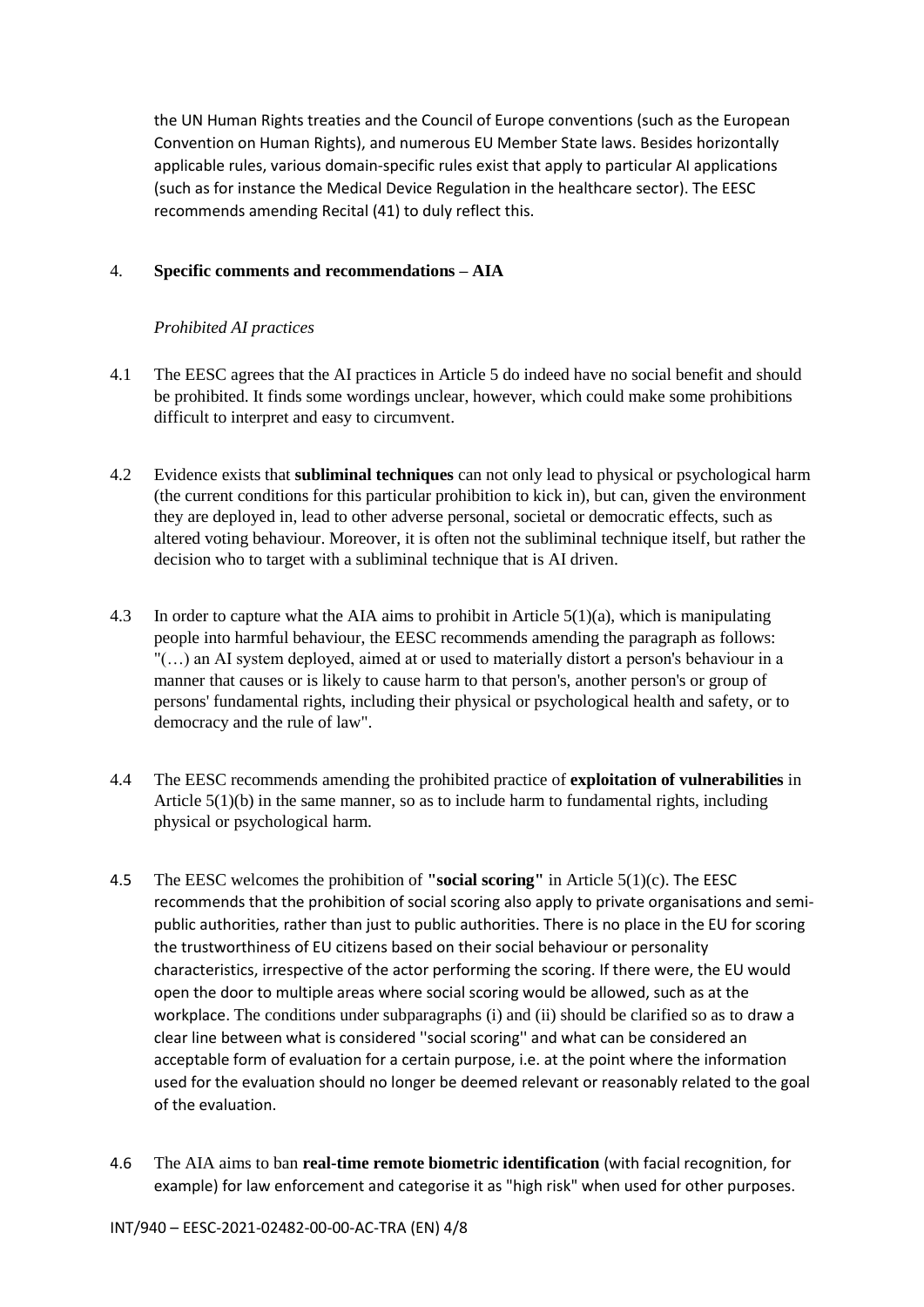This leaves ''post'' and ''near'' biometrics recognition allowed. It also leaves biometric recognition not aimed at identifying a person, but rather at assessing a person's behaviour from their biometric features (micro expressions, gait, temperature, heart rate, etc.) allowed. The limitation to "law enforcement" allows biometric identification, as well as all other forms of biometric recognition not aimed at identification of an individual, including all mentioned forms of "emotion recognition" for all other purposes, by all other actors, in all public and private places, including at the workplace, shops, stadiums, theatres etc. This leaves the door wide open to a world where we are constantly being "emotionally assessed" for whatever purpose the actor assessing us deems necessary.

- 4.7 The AIA categorises "emotion recognition" generally as low risk, with the exception of a few user domains where they are categorised as high risk. This type of biometrics recognition is also known as "affect recognition" and sometimes "behaviour recognition". All these types of practices by AI are extremely invasive, lack any sound scientific basis and pose substantial risks of harm to a number of fundamental rights of the EU Charter, such as the right to human dignity, the right to integrity of the person (which includes mental integrity) and the right to a private life.
- 4.8 Broadly in line with the call of the EDPS and EDPB of 21 June 2021 for a ban on the use of AI for automated recognition of human features in publicly accessible spaces, and some other uses of AI that can lead to unfair discrimination, the EESC calls for:
	- a ban on use of AI for automated biometric recognition in publicly and privately accessible spaces (such as recognition of faces, gait, voice and other biometric features), except for authentication purposes in specific circumstances (for example to provide access to security sensitive spaces):
	- a ban on use of AI for automated recognition of human behavioural signals in publicly and privately accessible spaces;
	- a ban on AI systems using biometrics to categorise individuals into clusters based on ethnicity, gender, political or sexual orientation or other grounds on which discrimination is prohibited under Article 21 of the Charter;
	- a ban on the use of AI to infer emotions, behaviour, intent or traits of a natural person, except for very specific cases, such as some health purposes, where patient emotion recognition is important.

# *High-risk AI*

- 4.9 In deciding whether an AI practice or use that poses a risk to health, safety or fundamental rights should nevertheless be allowed under strict conditions, the Commission looked at two elements: (i) whether the AI practice or use can have social benefits and (ii) whether the risk of harm to health, safety and fundamental rights this use nevertheless poses can be mitigated by meeting a number of requirements.
- 4.10 The EESC welcomes the alignment of these requirements with elements of the Ethics guidelines for trustworthy AI ("EGTAI"). However, five important EGTAI requirements are not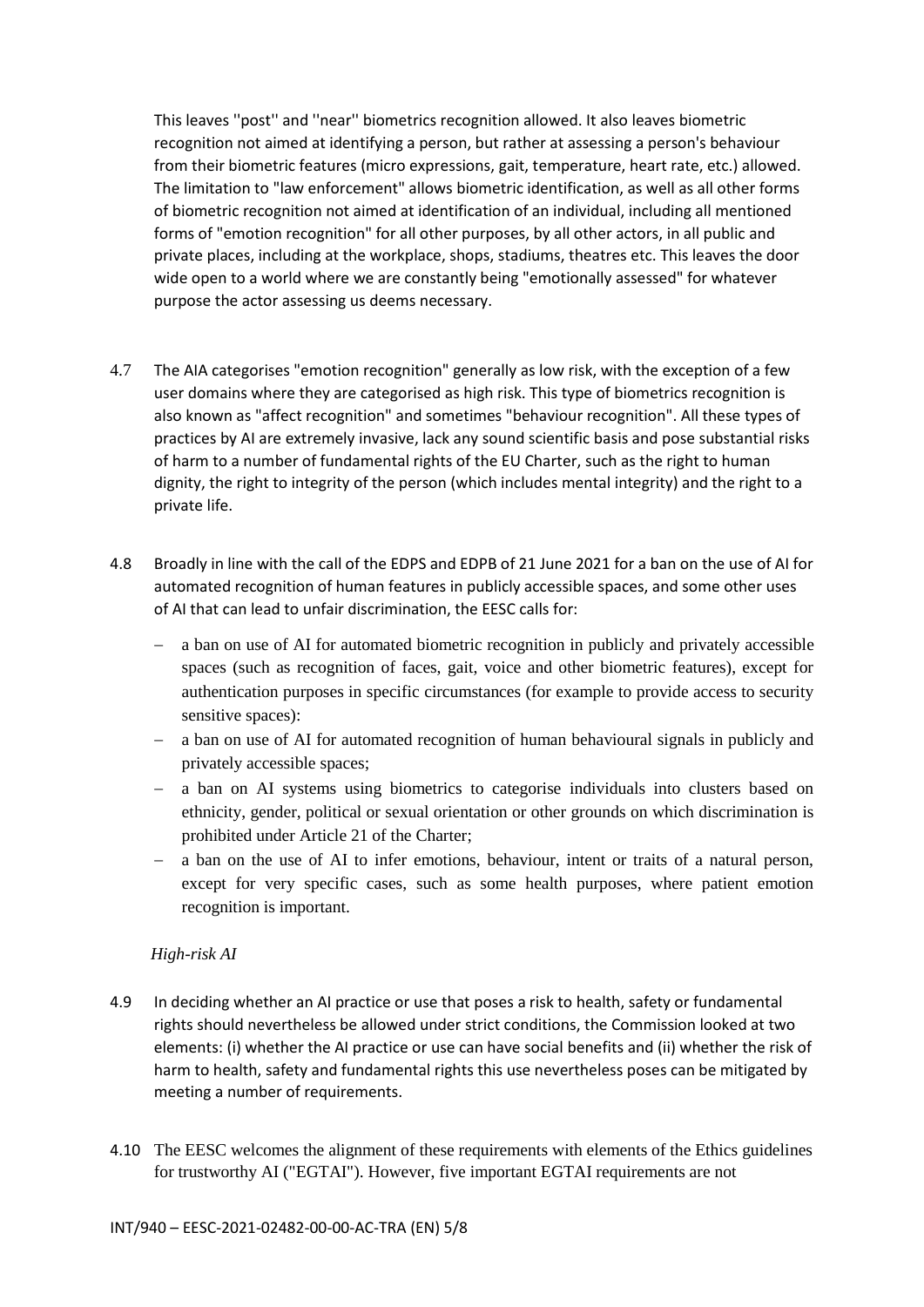specifically dealt with in the requirements for high-risk AI in the AIA, namely: (i) human agency, (ii) privacy (iii) diversity, non-discrimination and fairness, (iv) explainability and (v) environmental and social wellbeing. The EESC feels that this is a missed opportunity, because many of the risks AI poses are those of privacy, bias, exclusion, inexplicability of the outcomes of AI decisions, the undermining of human agency and the environment and all are reflected in our fundamental rights.

- 4.11 The EESC recommends adding these requirements to those of Chapter 2 of Title III of the AIA, to improve the ability of the AIA to effectively protect our health, safety and fundamental rights from adverse impact of AI, used by public authorities and private organisations alike.
- 4.12 The EESC welcomes the **"interwoven system" between the AIA and Union Harmonisation Legislation**. It recommends extending the scope of the AIA and the requirements for high-risk AI beyond "AI safety components" or the situation where the AI system is itself a product covered by Union harmonisation legislation listed in Annex II. This is because AI can pose risks not only when used as safety components of these products and because the AI system itself is not always a product. When used, for example, as part of a diagnostic or prognostic tool in the medical field or an AI-driven thermostat that regulates a boiler.
- 4.13 The EESC warns, however, that the chosen "list-based" approach for high-risk AI in **Annex III** can lead to the **legitimation**, **normalisation and mainstreaming** of quite a number of AI practices that are still heavily criticised and for which the societal benefits are questionable or lacking.
- 4.14 Moreover, the risks of harm to health, safety and fundamental rights cannot necessarily always be mitigated by compliance with the 5 requirements for high-risk AI, in particular when it comes to less mentioned fundamental rights that could be impacted by AI, such as the right to human dignity, the presumption of innocence, the right to fair and just working conditions, the freedom of association and assembly, the right to strike, to name a few.
- 4.15 The EESC strongly recommends adding the management and operation of the **telecom and internet infrastructure** to point 2 of Annex III. The EESC also recommends extending the scope of this point beyond AI safety components.
- 4.16 AI systems to **determine access to education and evaluate students** pose a number of risks of harm to student health, safety and fundamental rights. Online proctoring tools, for example, to supposedly flag up "suspicious behaviour" and "indications of cheating" during online exams by using all kinds of biometrics and behaviour tracking are truly invasive and lack scientific evidence.
- 4.17 The use of **AI systems for monitoring, tracking and evaluation of workers** causes serious concerns as regards workers' fundamental rights to fair and just working conditions, to information and consultation and to justified dismissal. The addition of these AI systems to the high-risk list is likely to cause conflicts with national labour laws and collective labour agreements for (un)fair dismissal, healthy and safe working conditions and worker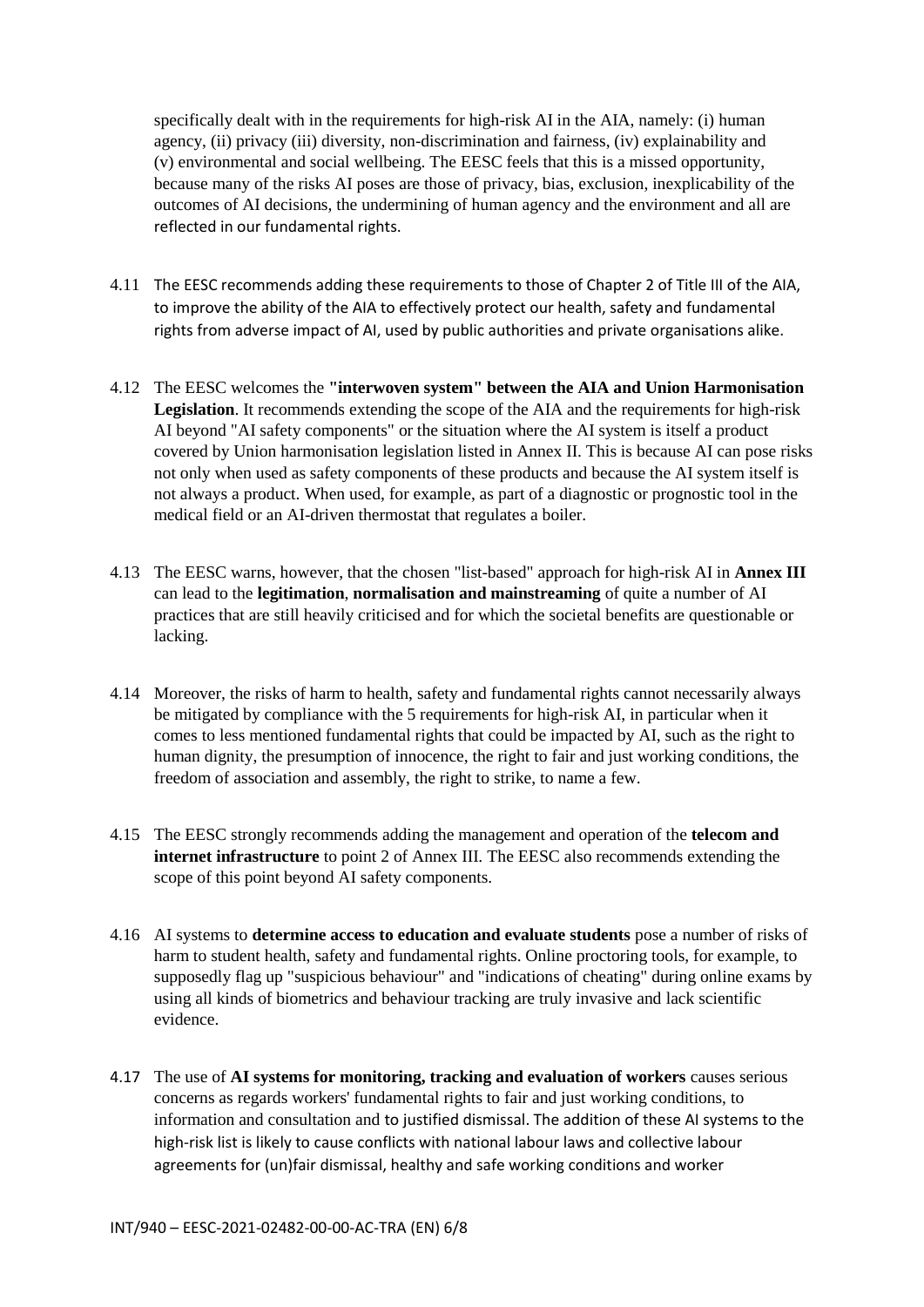information. The EESC calls for a guarantee of the full involvement and informing of workers and the social partners in the decision making process on the use of AI in the workplace, and on its development, procurement and deployment.

- 4.18 The requirement of **"human oversight"** is particularly relevant in labour relations, because the oversight will be done by a worker or a group of workers. The EESC stresses that these workers should receive training on how to perform this task. Moreover, given the fact that these workers are expected to be allowed to disregard the output of the AI system or even decide not to use it, there should be measures in place to avoid the fear of negative consequences (such as demotion or dismissal) if such a decision is taken.
- 4.19 The **use of AI systems in relation to access and enjoyment of public services** is broader than the use of AI systems in relation to access and enjoyment of essential private services, where for the latter only credit (worthiness) scoring by AI is considered high risk. The EESC recommends broadening the scope of point 5(b) of Annex III to AI systems intended to evaluate the *eligibility* for essential private services.
- 4.20 AI used by **law enforcement authorities and in migration, asylum and border control management for making individual (criminal or security) risk assessments** poses a risk of harm to the presumption of innocence, the right of defence and the right to asylum of the EU Charter. AI systems in general merely seek correlations that are based on characteristics found in other "cases". Suspicion in these instances is not based on actual suspicion of a crime or misdemeanour by the particular person, but merely on characteristics that that person happens to share with convicted criminals (such as address, income, nationality, debts, employment, behaviour, behaviour of friends and family members and so on).
- 4.21 **The use of AI in the administration of justice and democratic processes** is particularly sensitive and should be approached with more nuance and scrutiny than is now the case. Merely putting systems to use to assist a judicial authority in researching and interpreting facts and the law *and* in applying the law to a concrete set of facts overlooks the fact that judging is so much more than finding patterns in historical data (which is in essence what current AI systems do). The text also assumes that these types of AI will only assist the judiciary, while leaving fully automated judicial decision making out of scope. The EESC also regrets there is no mention of AI systems or uses in the realm of democratic processes, such as elections.
- 4.22 The EESC recommends adding a provision that provides for the situation where it is either obvious or became clear during the prior conformity assessment that the 6 requirements will not sufficiently mitigate the risk of harm to health, safety and human rights (for example by amending Article 16(g) AIA).

#### *Governance and enforceability*

4.23 The EESC welcomes the governance structure set up by the AIA. It recommends the AI Board to hold regular **obligatory exchanges of view with wider society**, including the social partners and NGOs.